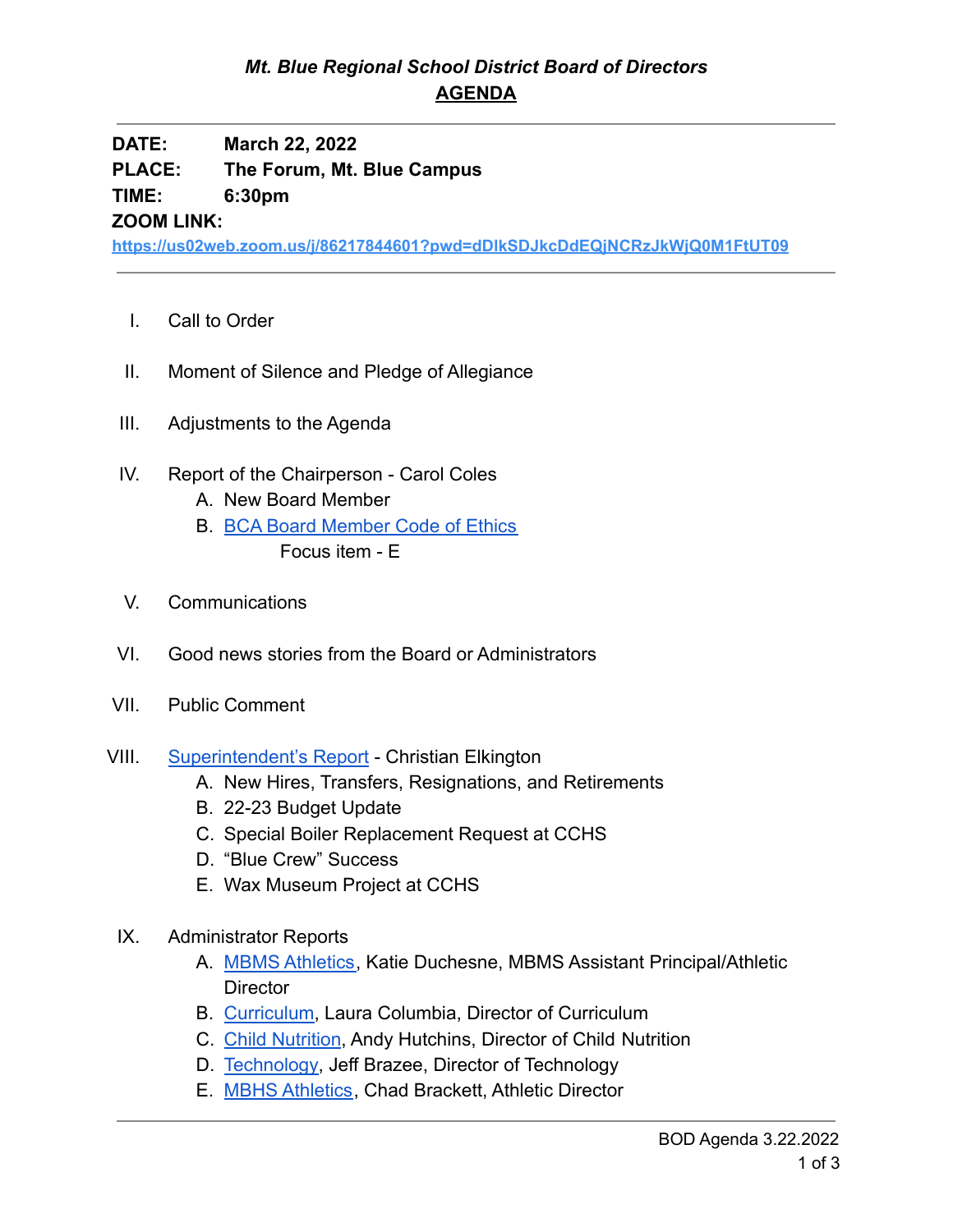- X. Presentations
	- A. Blue Crew and R2-Blue2 Richard Wilde and students
	- B. Strategic Planning Committee Lisa Laflin
		- 1. [Draft Mission & Vision Statements](https://drive.google.com/file/d/14LP6bhbowCqLqvn4HO6cILiudkxjc1N8/view?usp=sharing)
		- 2. Review
		- 3. Questions
- XI. Consent Agenda
	- A. Minutes from [March 8, 2022](https://drive.google.com/file/d/1d5yr2HEBU8C3_ajoUiEqJ4-KaeUe_xYV/view?usp=sharing)
	- B. Approval of New Hires, Transfers, Resignations, and Retirements
	- C. Committee Report Outs and Minutes Operations Committee - None Personnel & Finance - None Educational Policy - None
	- *Motion to approve the consent agenda.*
- XII. New Business
	- A. [2022-2023 Calendar Draft](https://drive.google.com/file/d/1w0ROCyhy2nDwaPZqj-tdcCZ7l388cxvU/view?usp=sharing)
	- *● Motion to approve the 2022-2023 District Calendar (Draft 6).*
	- B. Field Trip Request Mt. Blue High School Softball Team
		- 1. [The Ripken Experience, Pigeon Forge, TN](https://drive.google.com/file/d/1PbFJfk5dAVcLlkbiglcX6TFWCdn5Y3yf/view?usp=sharing) 4/13 4/19/2022 [Additional Information](https://drive.google.com/file/d/120CoA1qpiIjGWoPB72yi2hakZmtlF6oA/view?usp=sharing)
	- *● Motion to approve the Mt. Blue High School Softball Team field trip request as proposed.*
	- C. Field Trip Request Blue Crew Robotics
		- 1. [Pease Event Durham, NH](https://drive.google.com/file/d/12E6TmYiA8CEt3iR2zrys2Y3BtES9W1I6/view?usp=sharing) 3/31 4/2/2022
		- 2. [New England District Championship West Springfield, MA](https://drive.google.com/file/d/1NSqxjKdAX7kArxxjru5EoFoNIiVXesm0/view?usp=sharing) 4/13 -4/16/2022
	- *● Motion to approve the Blue Crew Robotics field trip requests as proposed.*
	- D. First reading of Board Policies
		- 1. [JLC](https://drive.google.com/file/d/1fEuDjy2fdli47C30P5GOP4f_8Tjk7joS/view?usp=sharing): Wellness Policy
		- 2. **[IJJ](https://drive.google.com/file/d/1YBzeTcEg61Nirl87YNMtjR1BjQKRODi3/view?usp=sharing):** Instructional and Library-Media Materials Selection
	- E. Draft [Apportionment Letter to Maine DOE](https://drive.google.com/file/d/1HqMC8yxzqv-JEr_xNIWMyNTbXg0XtVkN/view?usp=sharing) Approval Kinney